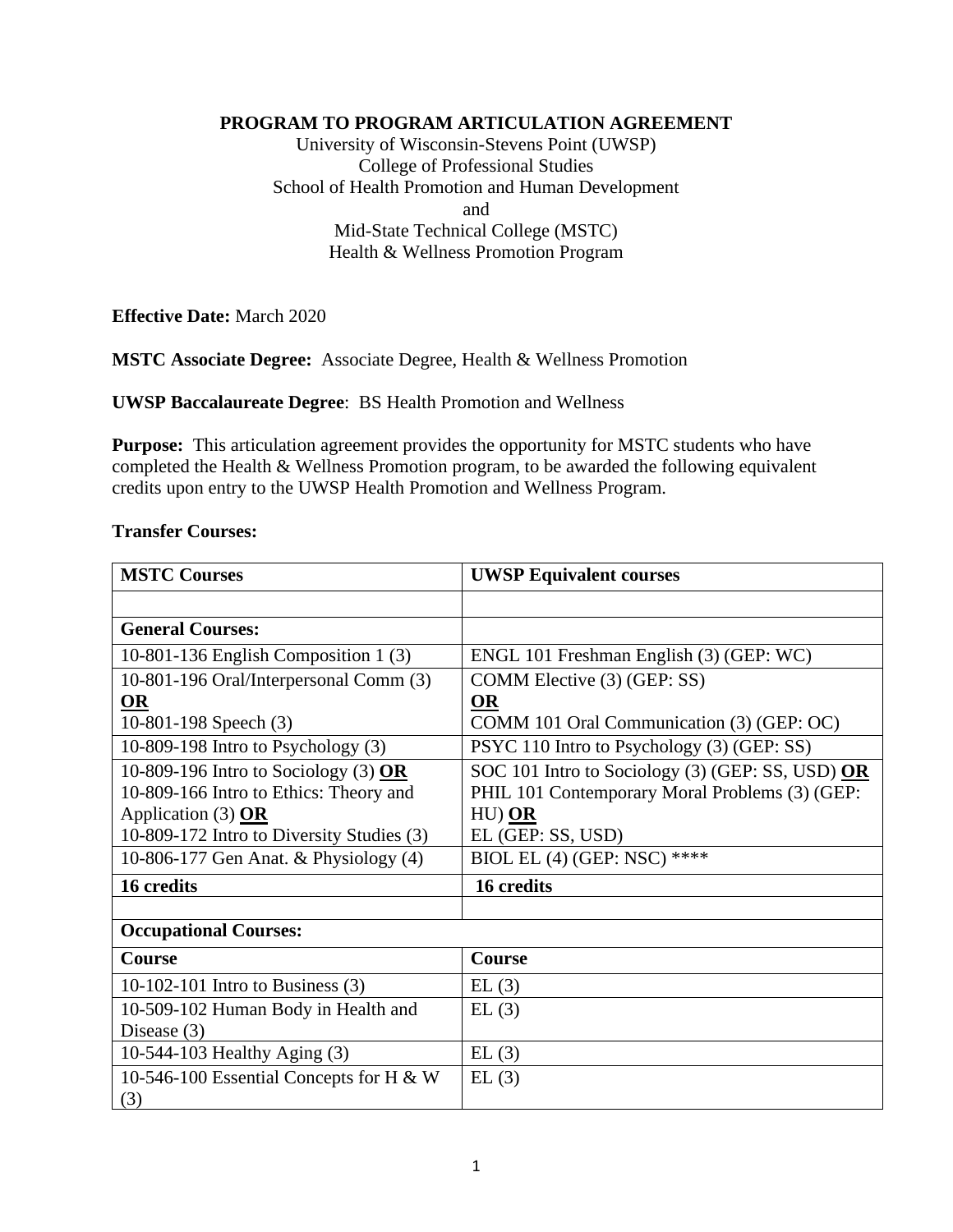| 10-546-101 Nutrition for Health Living (3) | FN 151 Contemporary Nutrition (WLN) (2 credits<br>granted) |
|--------------------------------------------|------------------------------------------------------------|
| 10-546-102 Behavior Change for Wellness    | HPW 304 Theories & Techniques of Behavior                  |
| (3)                                        | Change $(3)$                                               |
| 10-546-103 Principles of Physical          | HPW 312 Exercise Physiology (3)                            |
| Conditioning (3)                           |                                                            |
| 10-546-104 Population Health & Wellness    | HS 395 Epidemiology (3)                                    |
| (3)                                        |                                                            |
| 10-546-105 Program Development,            | HPW 300 Program Design, Techniques & Resources             |
| Implementation, $&$ Eval $(3)$             | (3)                                                        |
| 10-546-106 Health and Wellness Practicum   |                                                            |
| $(2)$ AND                                  | HPW 430 Advanced Practicum in HPW #1 (3 credits            |
| 10-546-107 Health Coaching for the         | granted)                                                   |
| Wellness Professional (3)                  |                                                            |
| 10-546-108 Group Fitness Instruction (3)   | EL(3)                                                      |
| 10-546-109 Youth Wellness (3)              | EL(3)                                                      |
| 10-564-110 Mental Wellness and Stress      | HPW 320 Developing Stress Management Programs              |
| Management (3)                             | (3)                                                        |
| 10-564-111 Wellness Marketing and          | HPW 410 Promoting $&$ Marketing Wellness (3)               |
| Entrepreneurship (3)                       |                                                            |
| <b>44 Credits</b>                          | 41 Credits granted                                         |

# **REQUIRED COURSES: (Total 60-84 Credits) \*\*\***

The following coursework will be required upon arrival at UWSP to obtain the Bachelor of Science Degree, Health Promotion and Wellness:

ENG 202 Sophomore English (WC) (3) COMM 101 (OC) (3) -- if 10-801-198 not taken Art  $(ART)$   $(3)$ Historical Perspective (HP) (3) Humanities (HU)  $(3)$  – if 10-809-166 not taken US Diversity (USD) (3) – if 10-809-196 or 10-809-172 not taken Global Awareness  $(GA)$   $(0-3)$  – may be combined with another course used to satisfy another other GEP requirements (e.g. ART, HP, etc.) Environmental Responsibility (ER)  $(0-3)$  – may be combined with another course used to satisfy another other GEP requirements (e.g. ART, HP, etc.)

CHEM 101 Basic Chemistry (5) (GEP: NSC) HD 265 Human Development (3) FN 253 Intro to Nutrition & Nutrient Metabolism (3) \*\*\*\* BIOL 101 General Biology (5) \*\*\*\* BIOL 287 or 387 Essentials of Human Anatomy or Human Anatomy (4) BIOL 385 Human Physiology (4) HPW 102 Healthy American (GEP: WLN) (2) HPW 110 Careers in HPW (1)